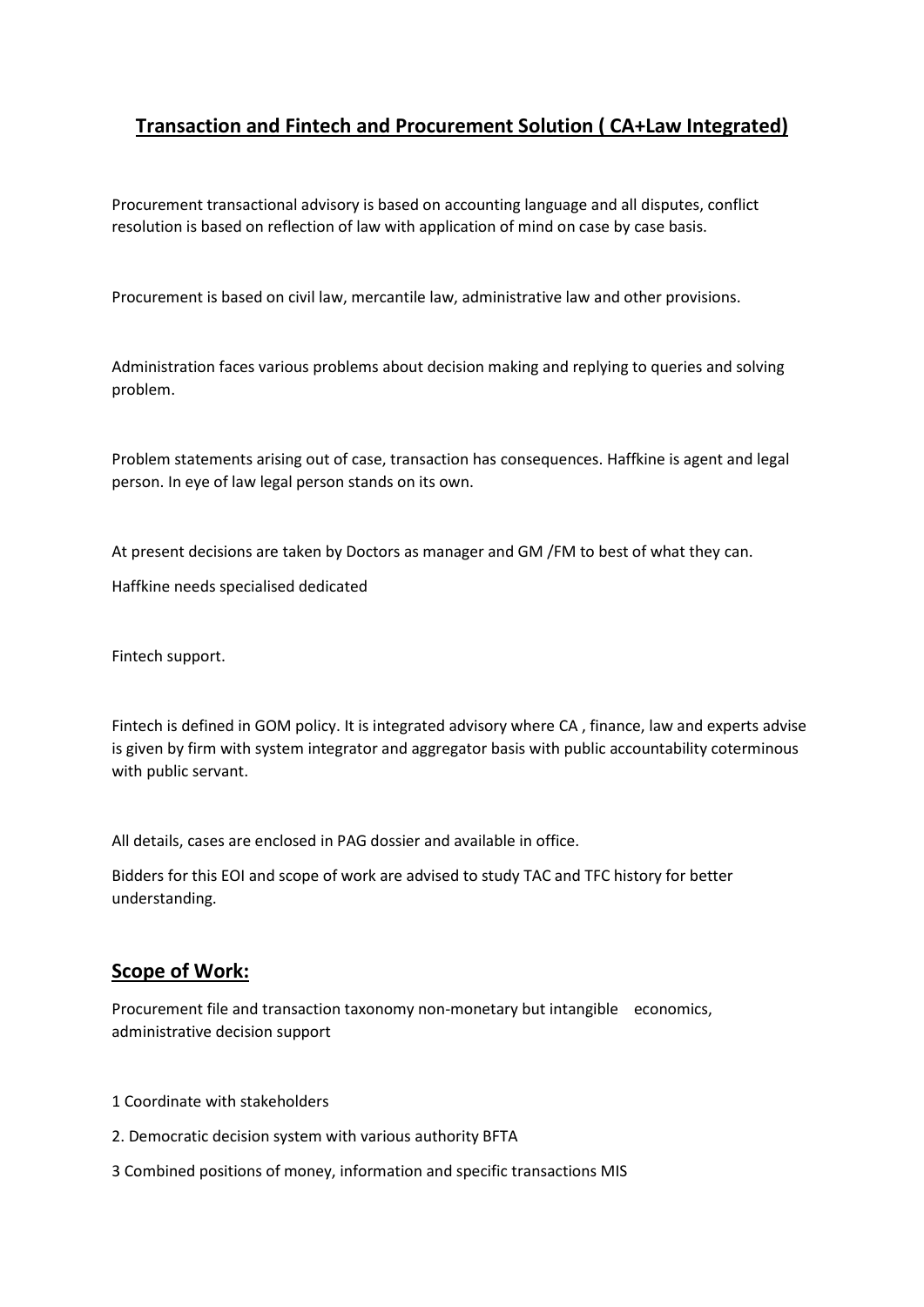4 Documents with UDIN

- 5. Scan and record
- 6 Metadata services
- 7 Proceeding of meeting, letter , proposal
- 8 Contract and tort law compliant
- 9 Optimization And operational research types changes
- 10 VUCA advisory
- 11 ADR
- 12 TAC and TFC support
- 13 Quote per month support

14 logistics, accountant, operator , other manpower will be reimbursed at Haffkine rate as needed

- 15 out of pocket and context expenditure will be paid separately
- 16 vc Eoffice and DIT ITES mode of working

17 Acting as observer and coordination between User department, vendor , experts , field offices and referee class documentation services

- 18 troubleshooting
- 19 LAQ support
- 20 court work support
- 21 Penalty, delay quasi-judicial support
- 22 e-ADR, RTS support
- 23 e-Rupi, RBI indexation , fintech services